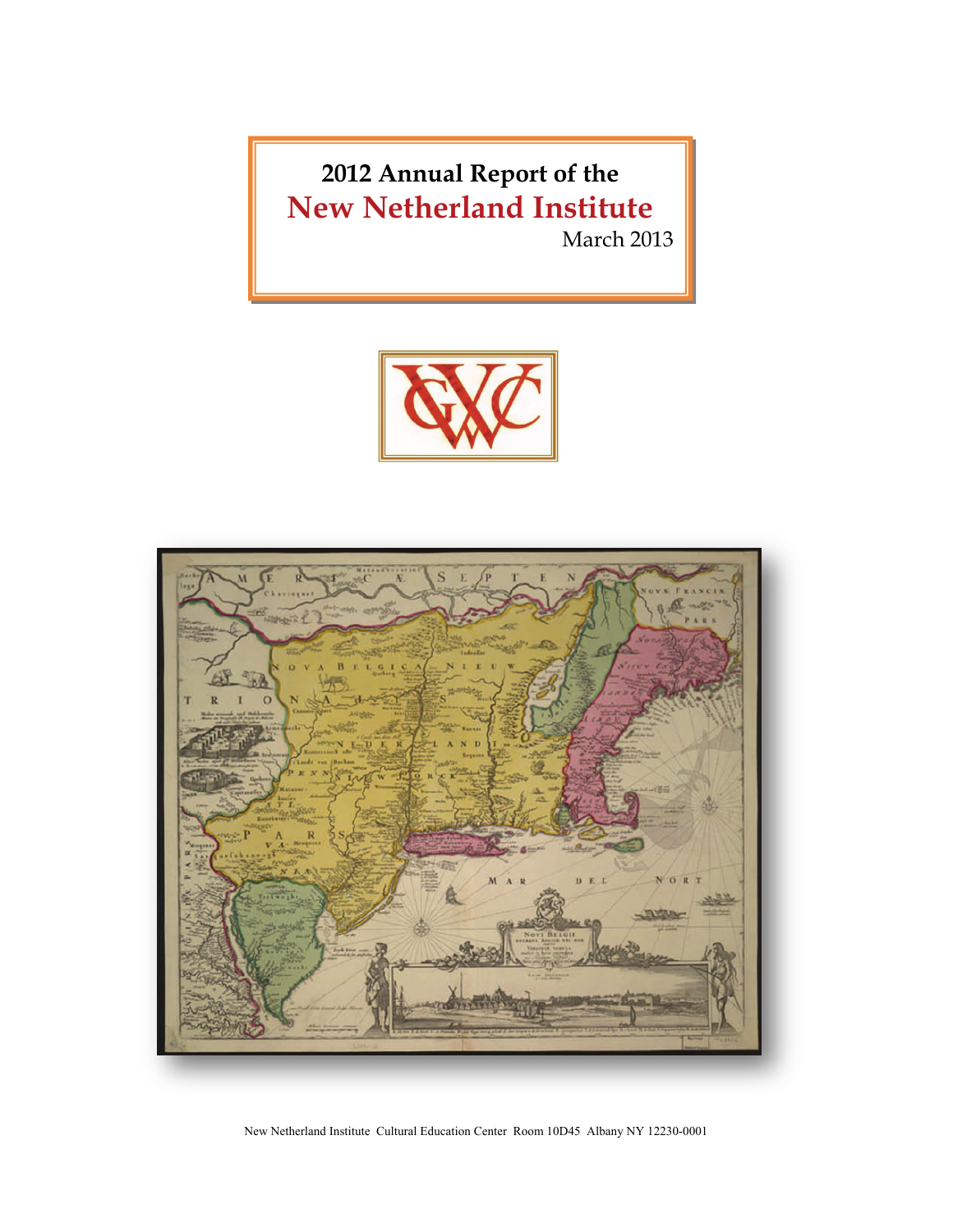

# **New Netherland Institute**

March 2013

## **The 2012 Annual Report**

## *New Scholars Present Recent Research on New Netherland*  **Historic Mabee Farm Site of 2012 Seminar**

The 35<sup>th</sup> annual New Netherland Seminar, "New Research, New Netherland," was hosted on September 14-15, 2012 at the historic Mabee Farm Historic Site. The oldest standing home in the Mohawk Valley, the more than 300 year-old Dutch farm is set along the beautiful banks of the Mohawk River on Route 5S in Lower Rotterdam Junction (near Schenectady), NY. A property of the Schenectady County Historical Society, the Mabee Farm is a museum and educational center where visitors can view furnishings, heirlooms, and historic documents and papers.

Groups participating in this year's program included The Holland Society of New York, the New Amsterdam History Center, Holland Dames, the Schenectady Historical Society, and the Schenectady-Nijkerk Council. The program featured presentations by ten researchers who have been funded for pursuing research in the rich resources of the New York State Library and New York State Archives and offered the public a view of the latest research by these alumni of the New Netherland Institute's senior and student scholars and Quinn Research Residencies

Speakers and topics included:

- Alena M. Buis, PhD candidate Art History, Queen's University, Toronto: "Imagining New Netherland: An Art Historian's Perspective on the Visual Culture of New Netherland";
- Jeroen van den Hurk, Architectural Historian, Coastal Carolina Research: "Buildings on Paper: Our Current Knowledge and Understanding of New Netherlandic Architecture";
- Bethany Romanowski, Guest curator of the Vander Ende-Onderdonk House in Queens, New York: "Curating Van der Donck's New Netherland";

Virginie Adane, EHESS, (L'École des Hautes Etudes en Sciences Sociales), Paris: "Trading places: men, women and the negotiation of gendered roles in the port of Nieuw Amsterdam";

- Deborah Hamer, PhD candidate in History Columbia University: "Marriage Law in New Netherland, 1621-1664";
- Eric Ruijssenaars. "A man and his sloop. Abraham Staats on the North River and beyond";
- Dennis Maika, "New Light on an Old Story: Re-examining the English Invasions of New Amsterdam, 1660-1664";
- Brecht Cornelisse, Rijksuniversiteit Leiden: "The New Netherland *Landdag*, the development of a Dutch assembly  $(1649-1664)$ ";
- Stephen T. Staggs, Western Michigan University: "The View from the Dutch Republic: Protestant Conceptualizations of Indians";
- Andrea C. Mosterman, University of New Orleans: "Researching African and Dutch Exchanges in Early New York."

The 36<sup>th</sup> annual New Netherland Seminar will feature presentations on the theme of the influence of the Flemish in New Netherland. In commemoration of the 400<sup>th</sup> anniversary of Govert Loockermans, the New Netherland Institute has commissioned the translation of Govert Loockermans' letters in the collections of the New-York Historical Society.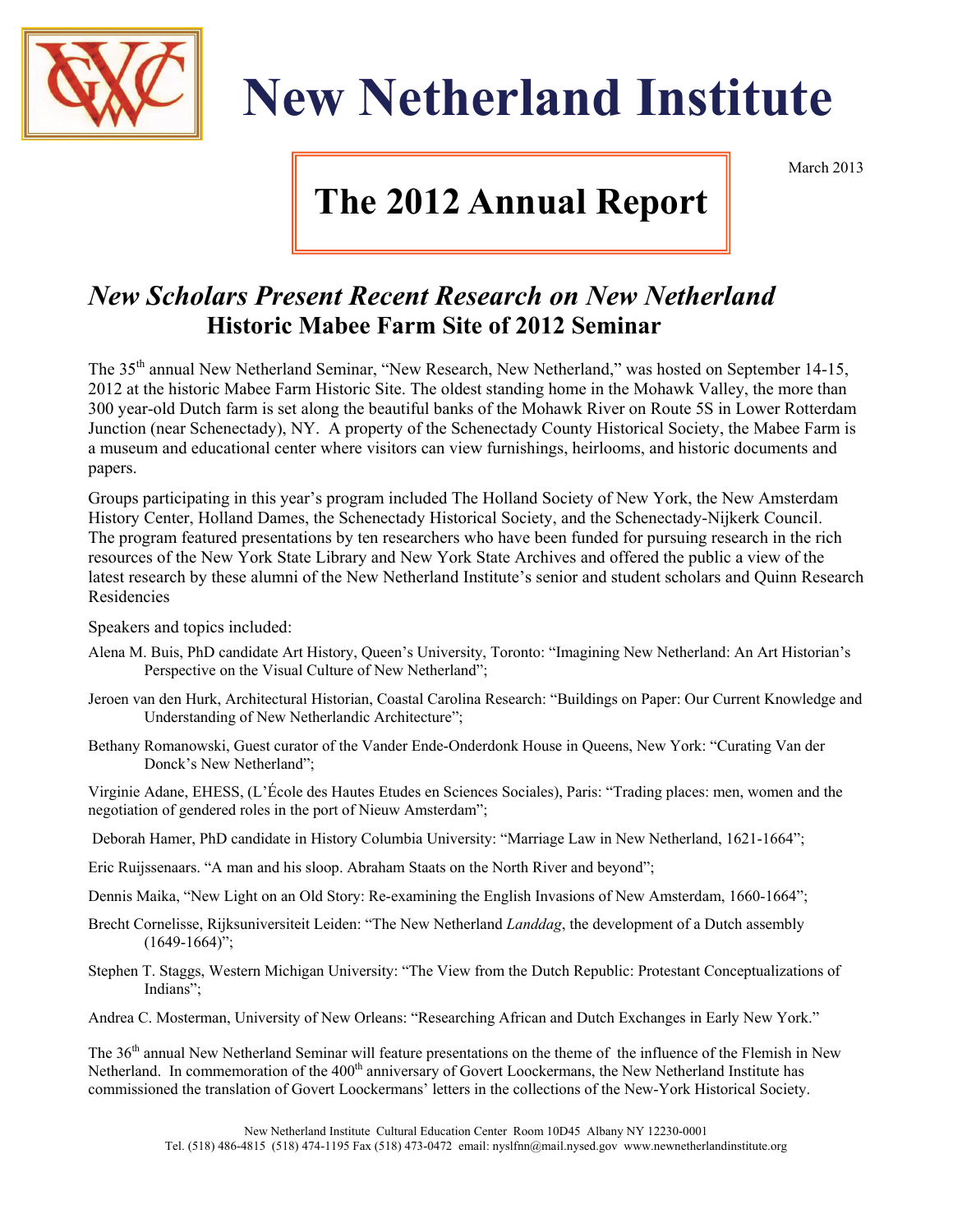## **The New Netherland Research Center at Work**

In 2012 the New Netherland Research Center (NNRC) continued to make the records of the  $17<sup>th</sup>$ - century colony of New Netherland accessible to scholars, educators, historians, and others.

An important record of the heritage of the Capital Region, the de Hooges Memorandum Book contains documentation of the legal and financial affairs of the patroonship while Antonie de Hooges served as principal business manager of the colony. This important document, which details business and other transaction in the Dutch settlement, is now online and accessible via the NNI's new website. Formerly at great risk, the manuscript was largely unavailable for study and research because of damage suffered by the manuscript over time and in the 1911 Capitol fire.

The book features a record of one of the most unusual and notable events in the history of the New Netherland colony - the sighting of a white whale in the Hudson River near Fort Orange, now the City of Albany. Many have speculated on the impact the event might have had on author Herman Melville, who could trace his ancestry back to New Netherland through the Gansevoort family in the maternal line.

The New Netherland Research Center enriched its outstanding resources on New Netherland in 2012, incorporating the Jacob Schiltkamp collection of rare books and documents to its home at the New York State Library. The collection throws light upon the relationship between New Netherland and Curaçao and the activities of the Chartered West India Company in the Caribbean.



The NNRC collection also includes Curacao Papers, original records from Petrus Stuyvesant's tenure as Director of Curaçao including the "Resolution Book of 1643 and 1644." Dating from 1640 to 1665, the papers further illuminate the growing commercial relationship between New Netherland and the West Indies. This book was kept by Stuyvesant during his tenure on Curaçao and represents the administrative decisions made by Stuyvesant and his councilors from January 5, 1643 to November 9, 1644.

The NNRC's Dr. Charles Gehring worked with Dr. Schiltkamp before Dr. Schiltkamp's death in 2010 to translate the Curacao papers. Both Dutch and English translations can be found on the New Netherland Research Center website at http://bit.ly/15TM7Xd. The original Curaçao Papers are held in the New York State Archives.

Resolution of Curacao (1640-1652)Book

## **New Publications in 2012**

A publication reception at the Dutch Consul General's office in Manhattan this December celebrated release of Dr. Firth Haring Fabend's *New Netherland in a Nutshell. A Beautiful and Fruitful Place* Volume 2 of Selected Rensselaerwijck Papers from the widely praised annual Rensselaerwijck Seminars, features critiques and research from leading scholars on the distinctive regional history of New Netherland as well as the colony's many relationships with Europe and the 17<sup>th</sup>-century Atlantic world. From the domestic life of the colony to the history and significance of the West India Company, the southern frontier lands of the colony, foodways and Dutch beer production, the papers provide an indispensable source of information about and understanding of New Netherland life and legacy.

Work began in 2012 on *A Beautiful and Fruitful Place* volume 3, edited by Margriet Lacy, which will include selected papers from Renselaerwijck Seminar XXI-XXX (1998-2007)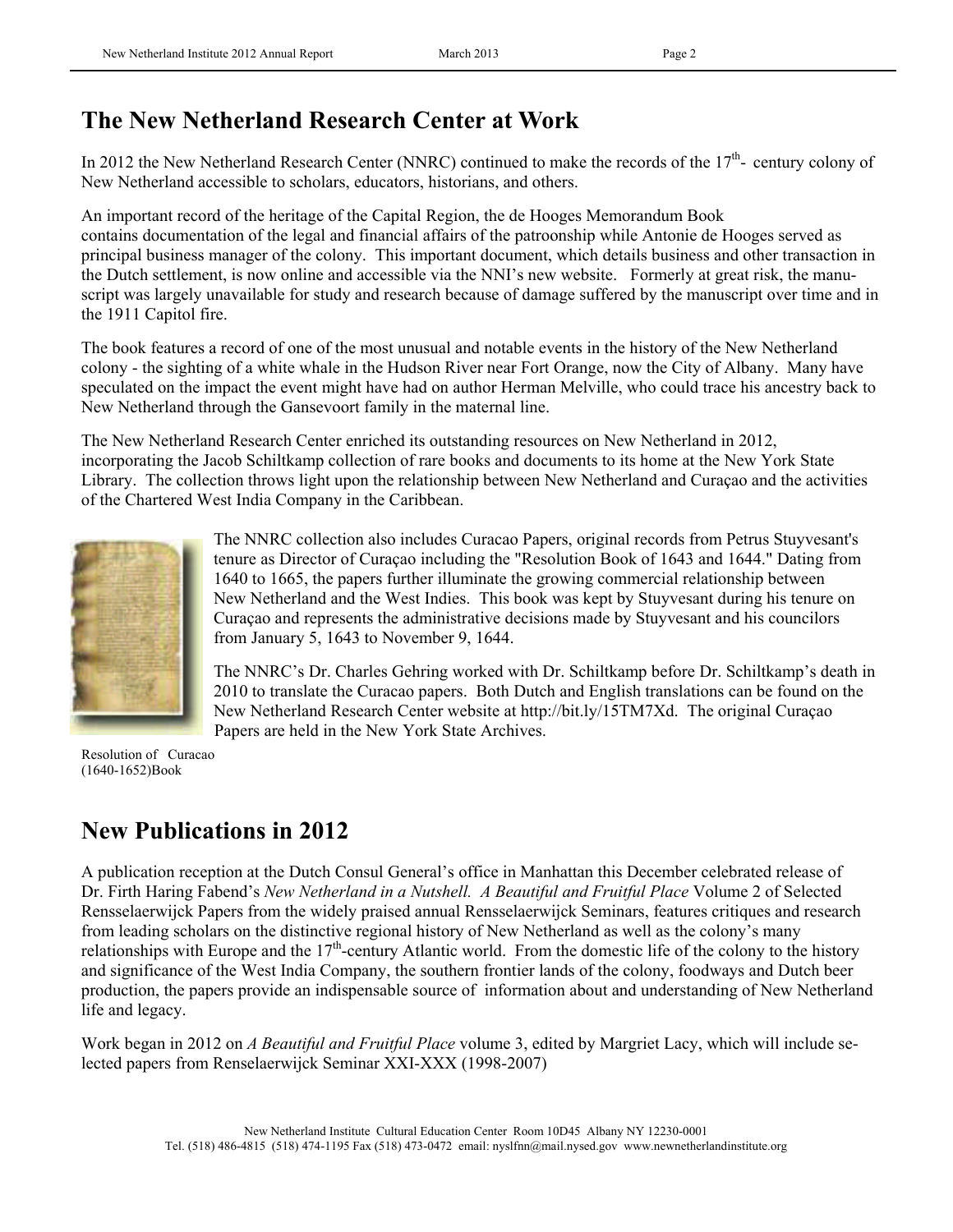#### **New President's Message**

This year was the final year of the three-year matching grant from the Dutch Government. The grant was successfully matched, and with the partnership of the State Education Department, the Institute's diverse projects were developed and executed. Carried-over projects developed in conjunction with



the grant have funding available, but new funds must be found for ongoing programs.

Our one-year, in-residence Senior Scholar for 2011-2012 is Dennis Maika. As a result of additional funds from the Holland Society, he will continue his research till the end of February, 2013. He began his Scholar in residence period in October 2011. The focus of his research is to establish the significance of New Amsterdam / New York City as a global city in the seventeenth century, important not only to the history of New York, but also to the broader narrative of American history.

The New Netherland Seminar – our oldest outreach program (formerly

known as the Rensselaerswijck Seminar) – took place in 2012 for the  $35<sup>th</sup>$  year. The beautiful and historic Mabee Farm Historical Site provided an appropriate venue for scholars and students to share research and information about the  $17<sup>th</sup>$ -century Dutch colony.

We continue to reach out to new members and to seek funding to continue the important work of the New Netherland Institute. The Institute enjoyed historic growth from 2009 to 2012, and we are working to secure the support needed for the continuing work of the New Netherland Research Center.

Just a reminder that all member contributions are fully tax-deductible while helping to support further research and knowledge of New Netherland.

Congratulations to you all on a job well done. I look forward to working with you all to achieve more success in the coming year.

#### **Bill Greer**

Bill Greer, a trustee and the New Netherland Institute's Treasurer is moving on to other challenges particularly the development of a new New Netherland Institute website and will pass his duties to a successor. Members were asked to submit names of anyone interested in working with us in this important position. An interim Treasurer has been chosen.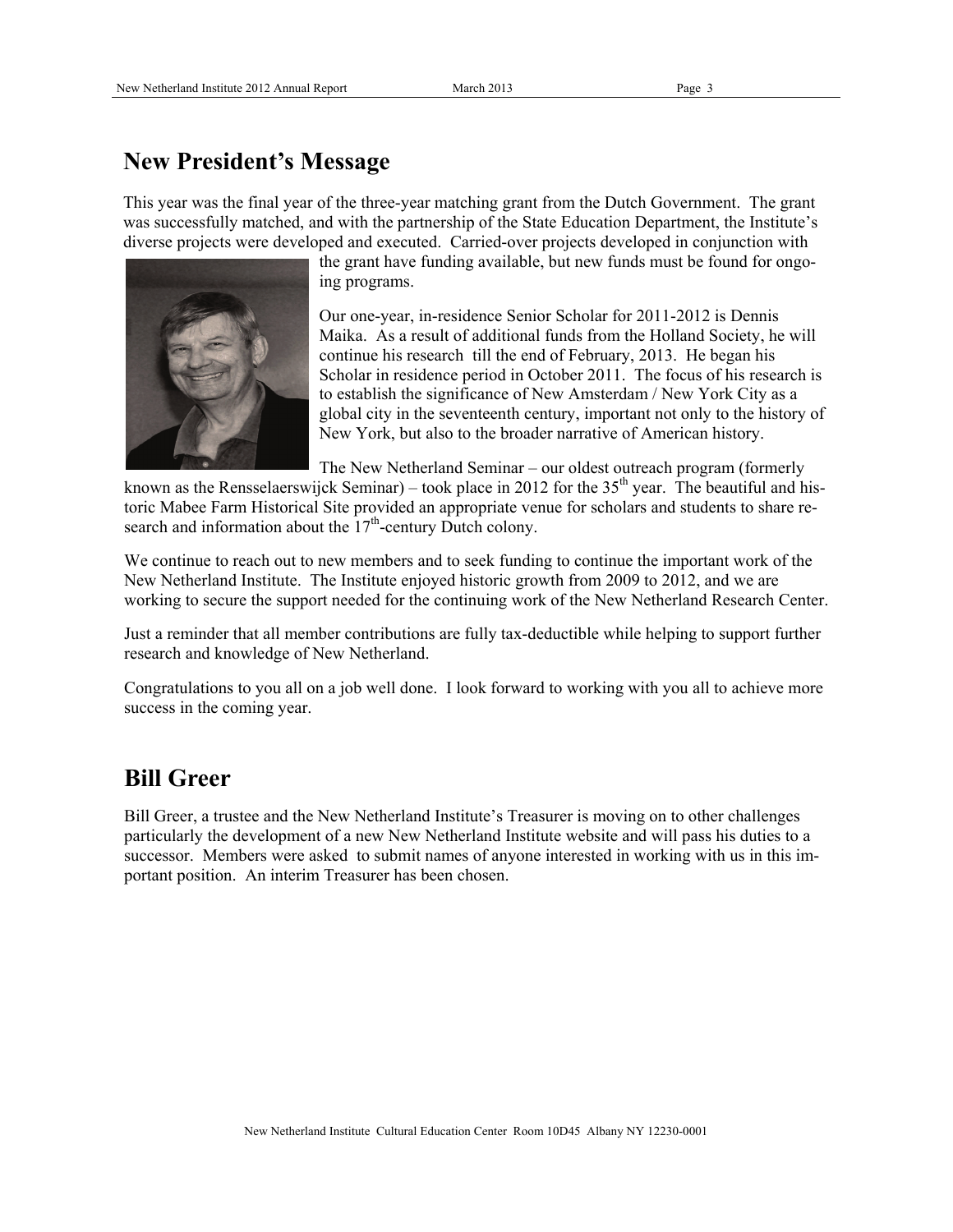## **Scholarships**

**Elizabeth Sutton**, Assistant Professor of Art History at the University of Northern Iowa in Cedar Falls, is the 2012 recipient of the Quinn Library Research Residency. Her project title is "A study of how the Dutch visually presented their national identity in news, maps, prints and illustrated texts of West Africa, New Netherland, and New Holland." As a grant recipient, Ms. Sutton will be expected to complete her research at the New York State Library by December 31, 2013 and will be asked to give a brief public presentation during the course of her research at the Library.

#### **Student Scholar**

**Brecht Cornelisse** continued his research as the 2012 Student Scholar. Brecht began his Student scholar time in January - February 2012, and then again in August - September 2012 as part of a three month research residency. Brecht received both his bachelors and masters degrees from the University of Leiden in the Netherlands where his studies focused on European prehistory and archaeology. Since then he has served as a member of the heritage committee of the municipalities of Binnenmaas, Cromstrijen, and Korendijk. He has been an active member of the historical association of Het Oude land van Striien and has conducted archaeological excavations on a prehistoric camp at IJjsselmonde, a medieval district in the center of Rotterdam, and an early medieval burial place at Wijk bij Duurstede.

Brecht's research at the New Netherland Research Center will focus on local government in New Netherland as exemplified in the *Landdagen* or general meetings of Dutch towns.

#### **Senior Scholar-in-Residence**

**Dr. Dennis Maika** continues as the 2012 Senior Scholar in residence. Thanks to additional funds from the Holland Society, Dr. Maika will continue his work through the end of February, 2013. Dr. Maika is a Fellow of the New Netherland Institute, the Holland Society of New York, and the New York Academy of History. He serves as a consultant on various local history and education projects and has written numerous articles and papers. He is currently working on a book about 17<sup>th</sup>-century New Amsterdam. Maika taught history and psychology at Fox Lane High School, Bedford, N.Y. He began his Scholar in Residence period in October 2011.

#### **Summer Institute**

In 2012, the New Netherland Institute and the New Netherland Research Center began a professional development initiative for teachers with a summer institute exploring the Dutch colonization of North America. Eighteen teachers and librarians attended the weeklong workshop in Albany. Among the topics they studied were:

The exploration and settlement of New Netherland (later New York and other states) by the Dutch;

The American Indian-Dutch experience in New Netherland;

The people of New Netherland and daily life in the colony;

Historical archaeology in the Capital District and Hudson River Valley;

The economy of New Netherland;

British versus Dutch colonization of North America;

The Dutch political and cultural legacy in North America.

Summer institute participants attended presentations by prominent scholars, including Charles Gehring, Dennis Maika, William Starna, and Evan Haefeli. Among the highlights of the institute was a trip to a New York State Museum excavation at the Van Hoesen House in Claverack, a preview of the New York State Archives' "Consider the Source" curriculum, and a walking tour of  $17<sup>th</sup>$  century Albany led by archaeologist Paul Huey and historian Janny Venema.

Participating educators worked collaboratively to develop standards-based model lessons using New Netherland documents, artifacts, and images. A lesson on the fur trade is currently available on our website. Three more lessons—on global trade, Dutch-Indian diplomacy, and on conflict between the West India Company and the patroonship of Rensselaerswijck—are coming soon.

NNI is planning a second teachers institute for 2013, which we hope to hold in New York City. We are also planning future programs for teachers in upstate New York.